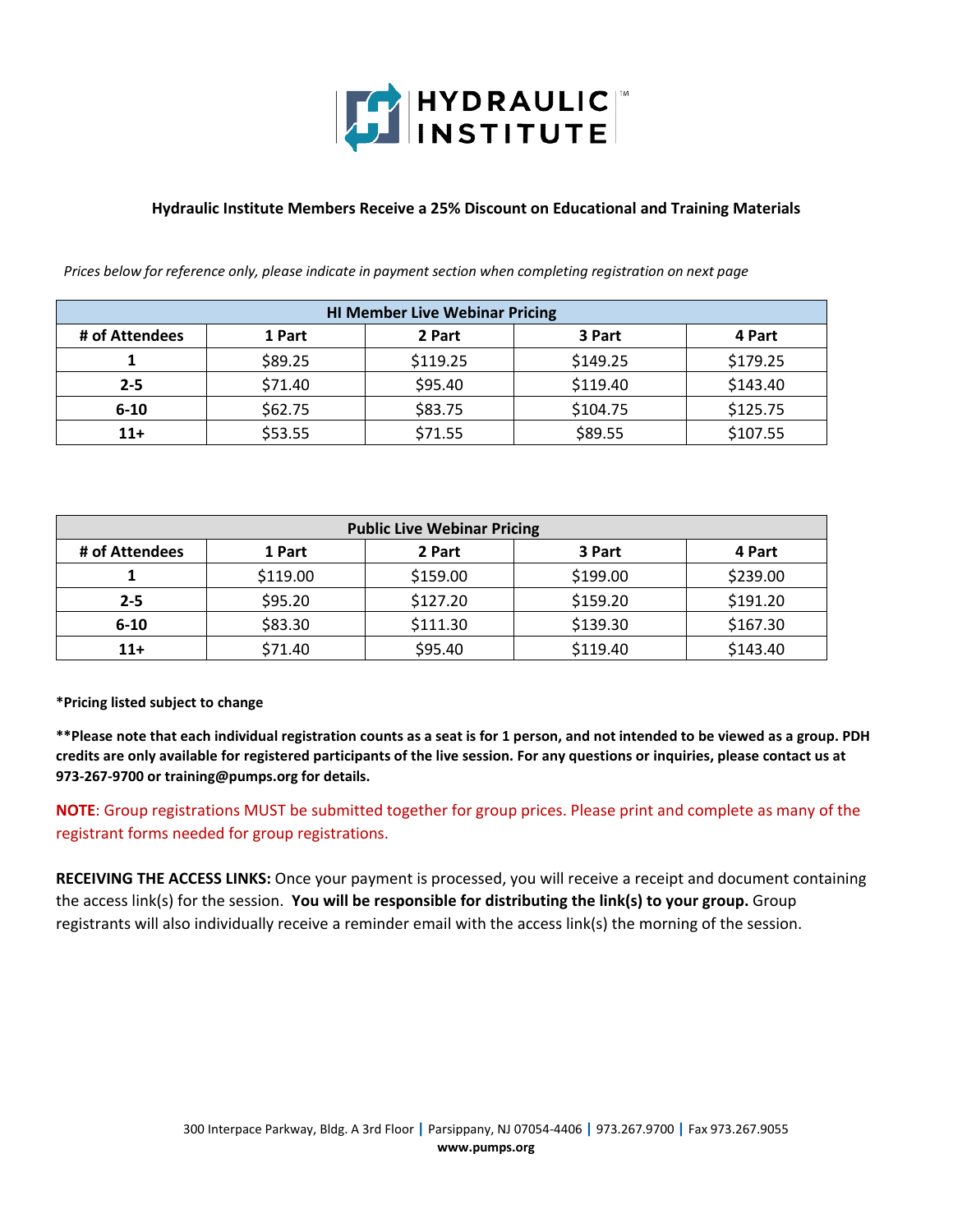

# **\*PLEASE INDICATE PRODUCT ITEM #\_\_\_\_\_\_\_\_\_\_\_\_\_\_\_\_\_\_\_\_\_\_\_\_\_\_\_\_\_\_\_\_\_\_\_**

| <b>REGISTRANT INFORMATION</b> |            |      |  |
|-------------------------------|------------|------|--|
| First Name:                   | Last Name: |      |  |
| Company/Affiliation:          |            |      |  |
| Address:                      |            |      |  |
| City:                         | State:     | Zip: |  |
| Phone:                        | Fax:       |      |  |

Email (for registration confirmation and PDH certificate if applicable):

| <b>PAYMENT INFORMATION</b>                                                                                                                                                                            |                        |          |  |  |
|-------------------------------------------------------------------------------------------------------------------------------------------------------------------------------------------------------|------------------------|----------|--|--|
| Individual registration, please charge card below<br>$\vert \ \ \vert$<br>Part of group, please charge card below<br>$\Box$<br>Part of group, please charge entire group to same card below<br>$\Box$ |                        |          |  |  |
| Total number of registrants:                                                                                                                                                                          |                        |          |  |  |
| Credit card type (please circle one):<br><b>VISA</b>                                                                                                                                                  | MasterCard             | AMEX     |  |  |
| Credit card #                                                                                                                                                                                         | <b>Expiration date</b> | CVV code |  |  |
| Name on card:                                                                                                                                                                                         | Signature:             |          |  |  |
| Billing address (if different than above):                                                                                                                                                            |                        |          |  |  |
| City:                                                                                                                                                                                                 | State:                 | Zip:     |  |  |

### **PLEASE RETURN FORM(S) TO:** training@pumps.org [or fax to](mailto:sdunn@pumps.org) (973) 267-9055

**NOTE**: Group registrations MUST be submitted together for group prices. Please print and complete as many of the registrant forms needed for group registrations.

> 300 Interpace Parkway, Bldg. A 3rd Floor**|** Parsippany, NJ 07054-4406 **|** 973.267.9700 **|** Fax 973.267.9055 **www.pumps.org**